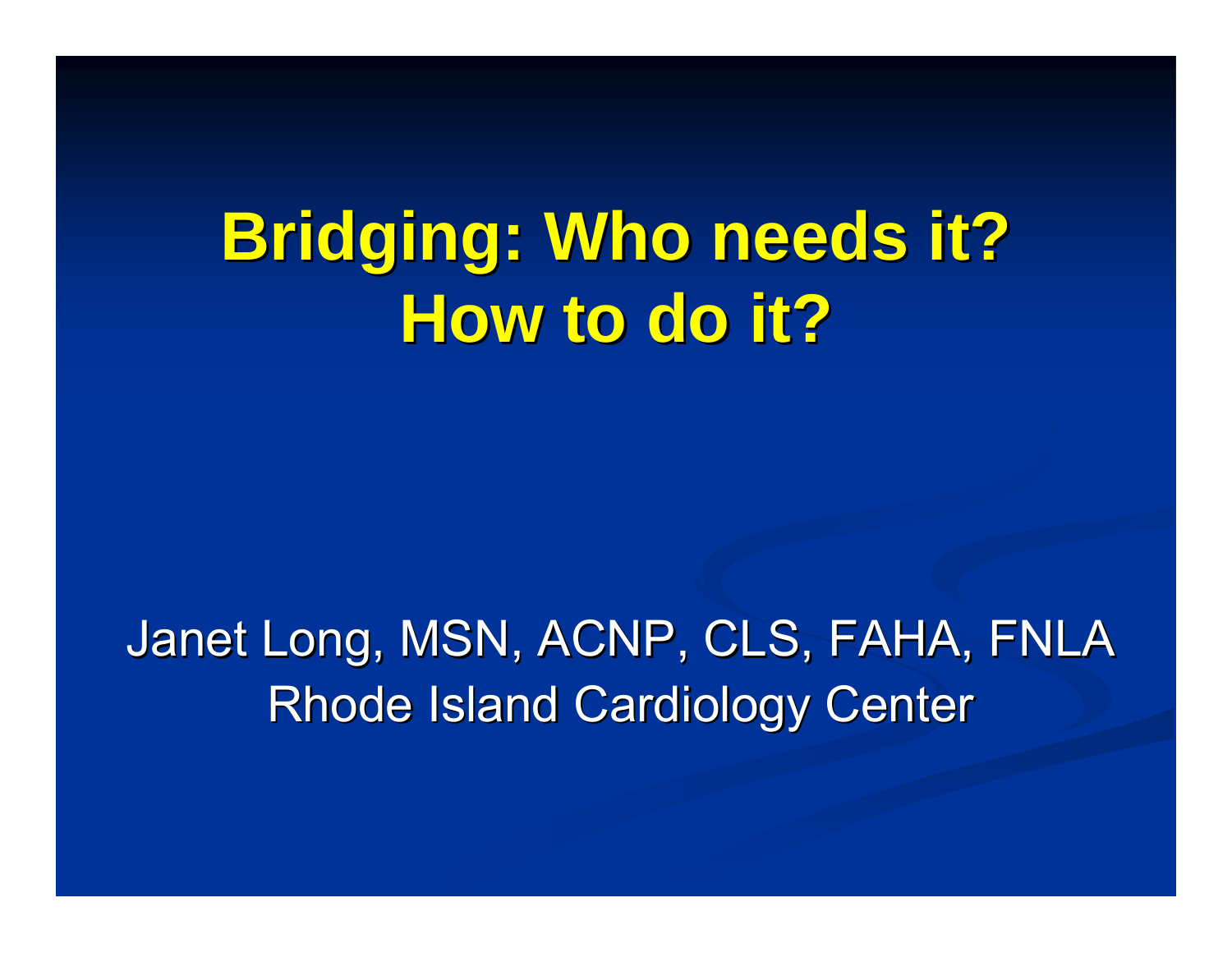## **Disclosure Disclosure**

#### **n** Nothing to Disclose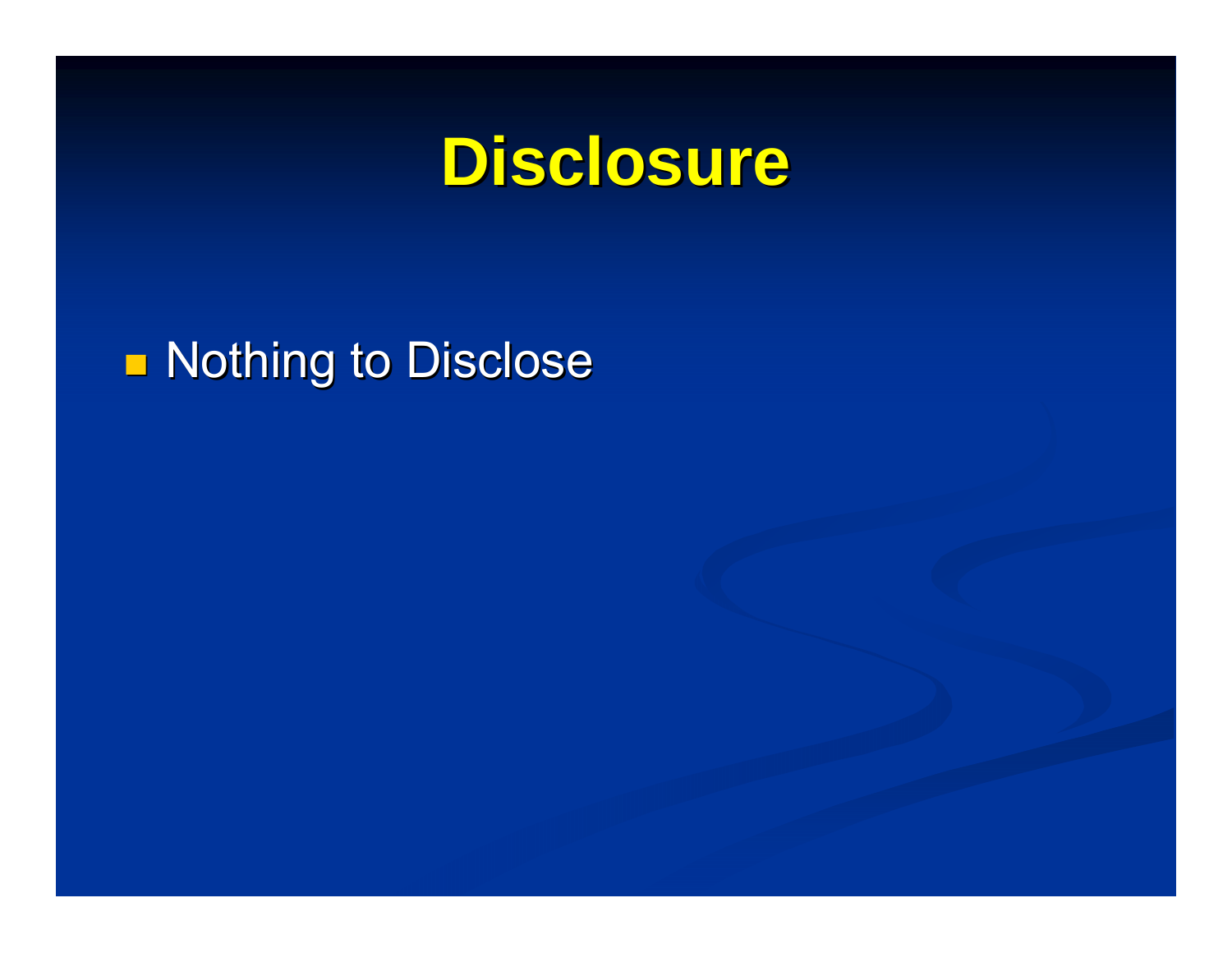## **Objectives Objectives**

**n** Identify the patients that need bridging  $\blacksquare$  Discuss dosing  $\blacksquare$  Discuss risk **n** Discuss potential concerns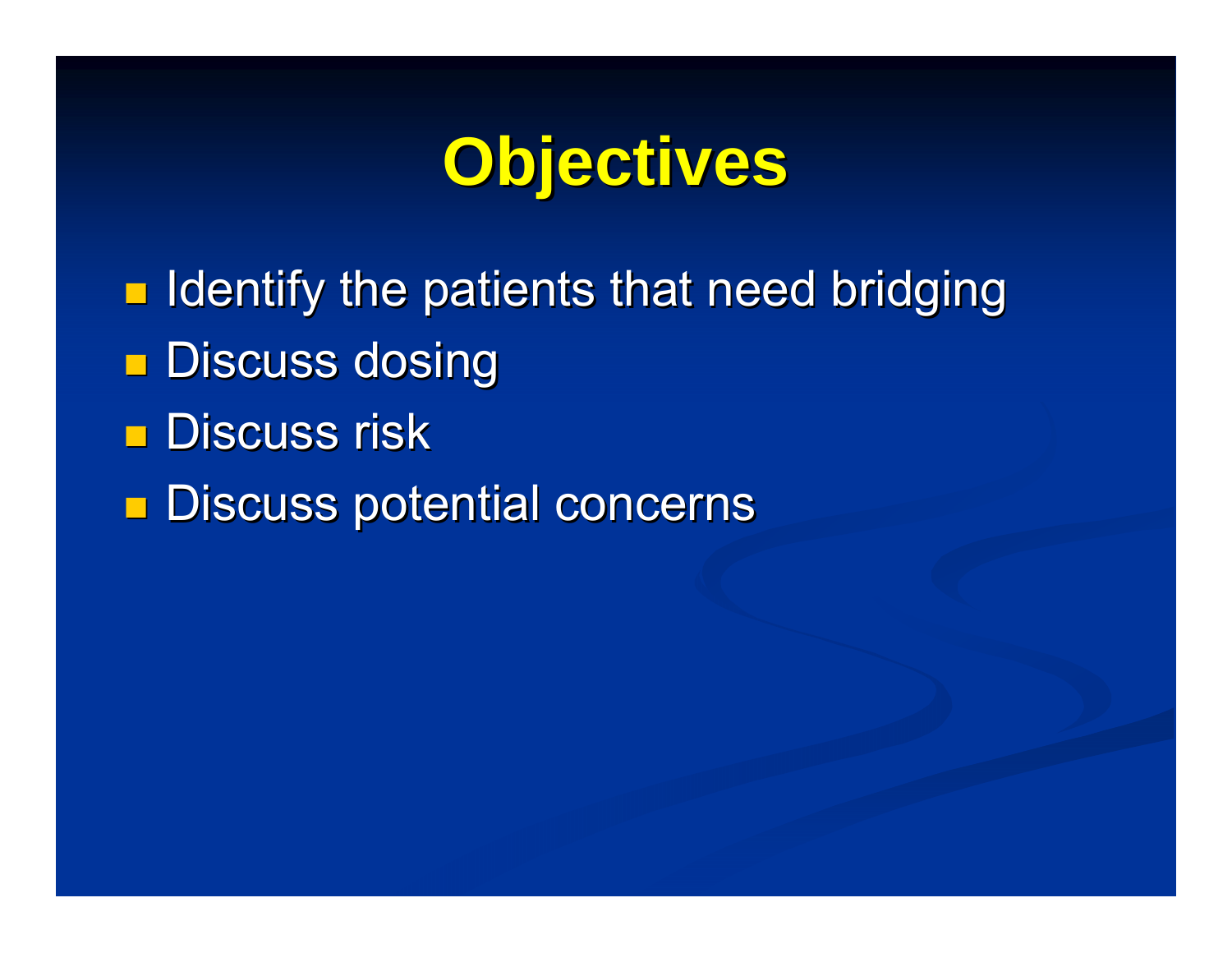#### **Who Needs Bridging? Who Needs Bridging? Bridge No Bridge No Bridge**

- *ALL* **Mechanical prosthetic Mechanical prosthetic valves with risk factors valves with risk factors**
- **Mitral Valves Mitral Valves**
- $\blacksquare$  **Risk Factors Risk Factors**
	- **AF**
	- **Previous thromboembolism**
	- **LV dysfunction LV dysfunction**
	- **Hypercoagulable Hypercoagulable conditionsconditions**
	- **Older generation thrombogenic valves**
	- $\mathbb{R}^2$  **Mechanical Tricuspid Mechanical Tricuspid valves**
	- **More than 1 mechanical valve** (2)
- **AVR** without risk factors **(heparin usually not necessary)** (2)
- **AF without mechanical valve AF without mechanical valveor other risk factors (safe<br>up to 1 week) High risk - c** up to 1 week) Hign risk - or<br>patients having series of<br>procedures should be<br>bridged <sub>(1)</sub>

1. ACC/AHA 2006 Guidelines Atrial Fib JACC Vol 48, No4, August 15, 2006

2. 2008 AC AHA Update of 2006 Guidelines for Valvular HD JACC Vol 52, No 13 Sept 23, 2008.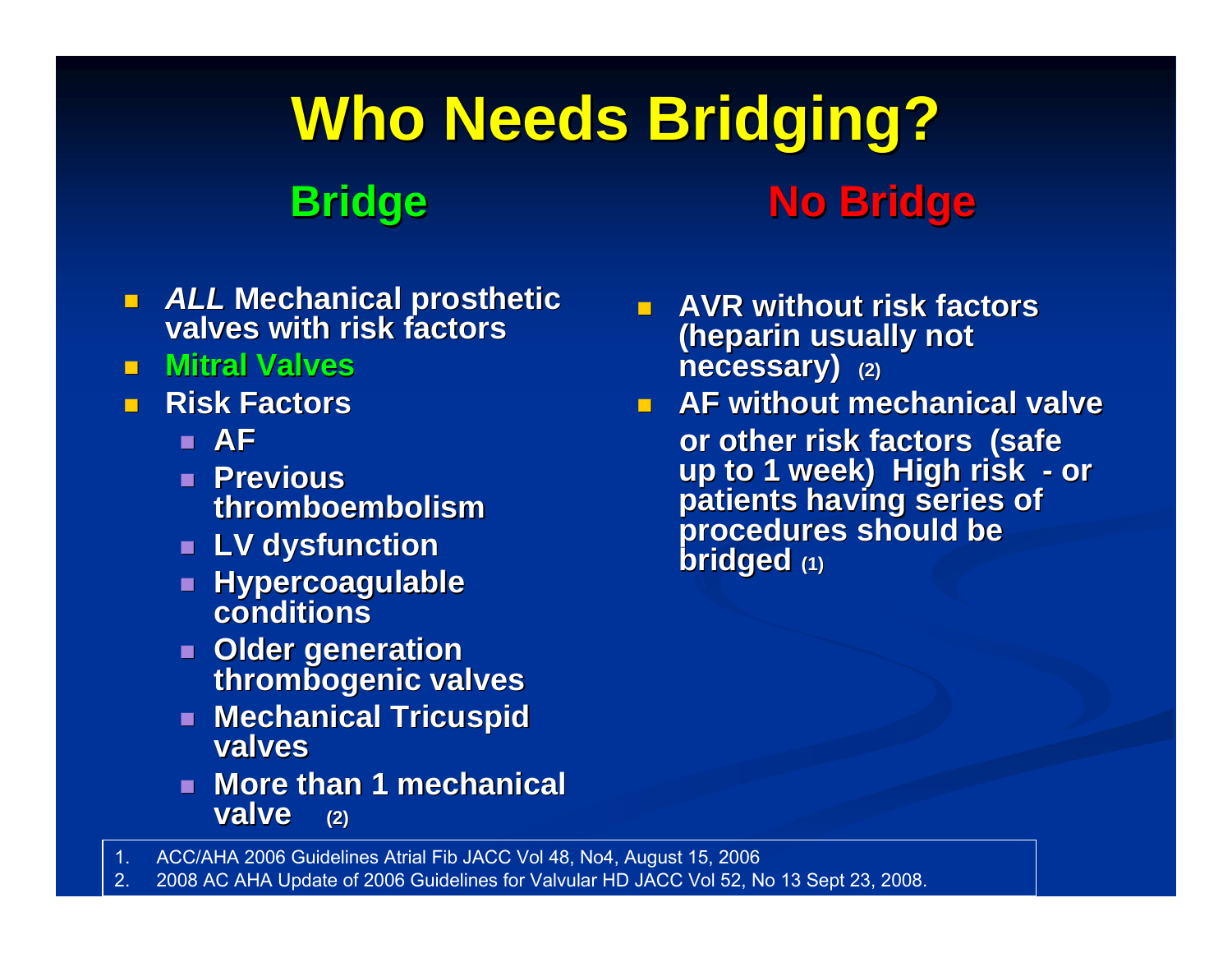## **Who Needs Bridging? Who Needs Bridging?**

#### Pacemakers and Internal Cardiac Defibrillators (ICD) No Formal Guidelines

П Jamula et al reviewed trials 2008 Jamula et al reviewed trials 2008

- $\blacksquare$  UFH (3 trial) showed higher rates of pocket hematoma compared to patients not bridged  $\cdot$  $-$  12% to 29% pocket  $\,$ hematoma
- $\blacksquare$  LMWH (1 trial) no bleeding

 $\blacksquare$  Oral anticoagulation (4 trials)  $\cdot$ –– INR range day of procedure 1.5 to 6.9. Higher rates of bleeding with trial with high INR (24%). Other 3 trials pocket hematoma lower in oral anticoagulation than with bridging.

Cardiology Today April 2010

Jamula E. J Thromb Haemost. 2008;6:1615-1621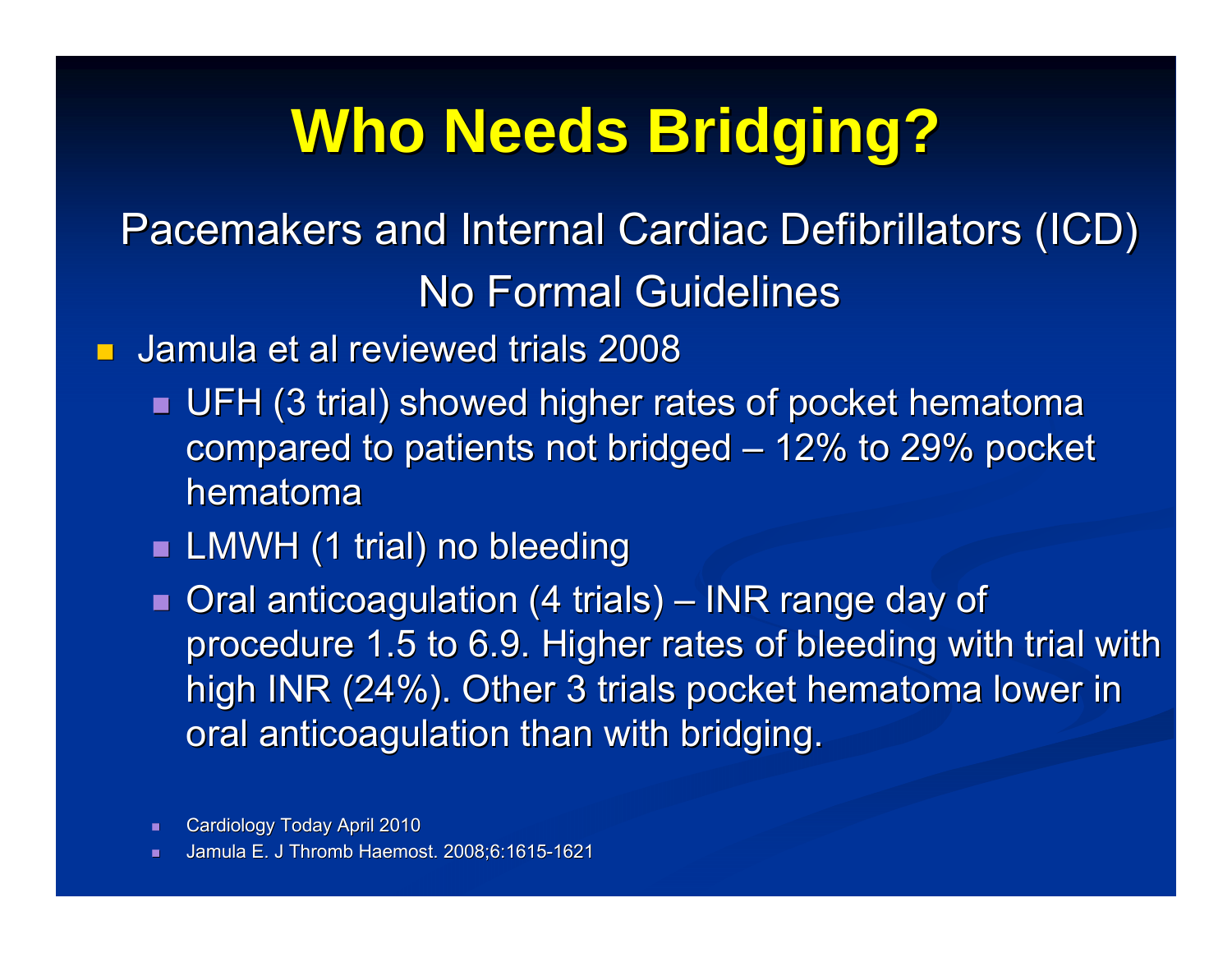## **Who Needs Bridging? Who Needs Bridging?**

Practical Guide based on research

Pacemakers and Internal Cardiac Defibrillators (ICD)

#### **High Risk High Risk**

- $\blacksquare$  Consider bridging with LMWH resumed 48 to 72 hours after procedure
- $\blacksquare$  OR continue oral anticoagulation maintain INR below 3 on day of procedure (range from 1.5 to 3)
- Moderate to low risk
	- $\blacksquare$  Continue on reduced dose oral anticoagulation
	- $\blacksquare$  Or stop oral therapy with NO bridge

Cardiology Today April 2010 Jamula E. J Thromb Haemost. 2008;6:1615-1621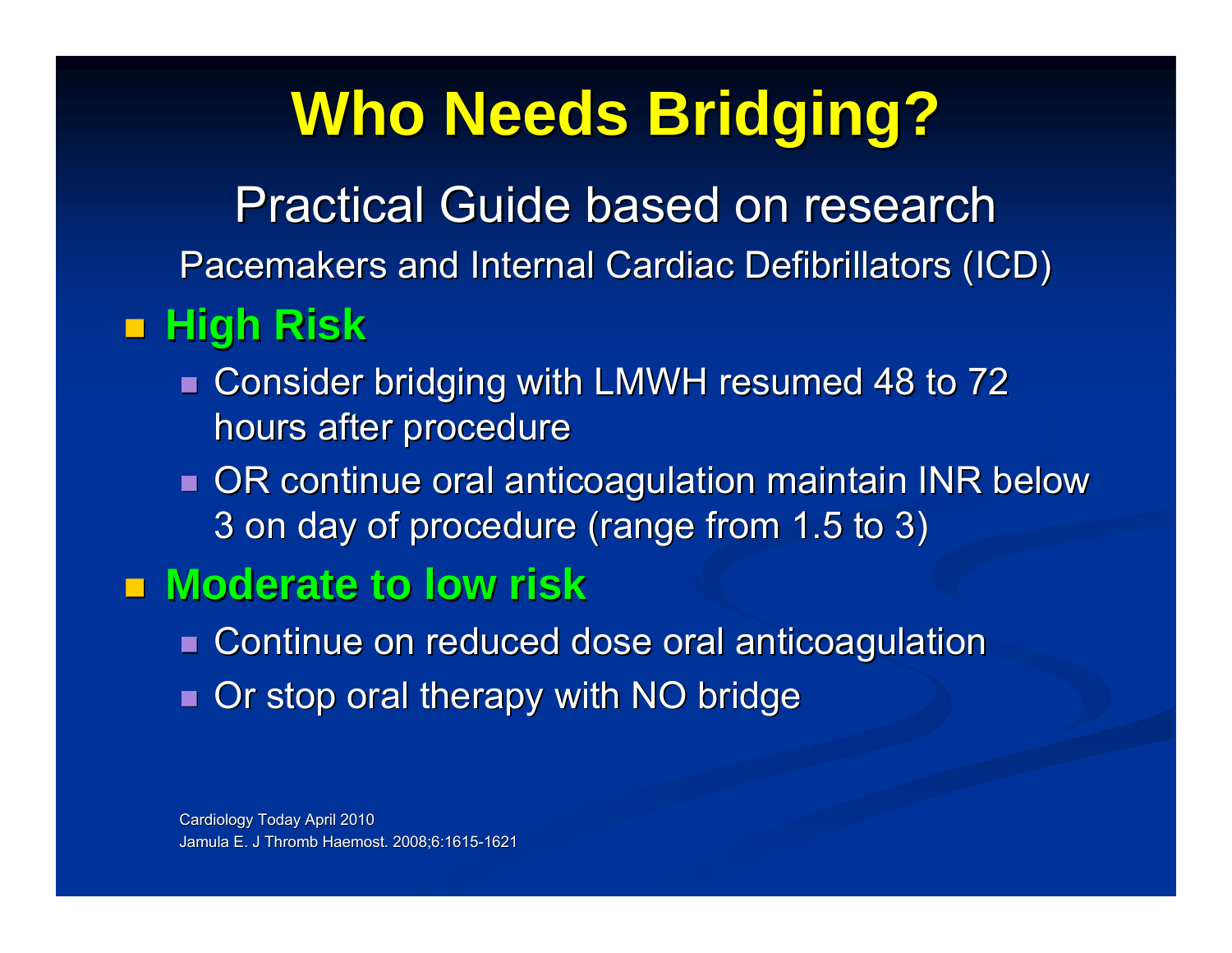## **LMWH vs UFH LMWH vs UFH**

- **Longer half life**
- **Nore predictable bioavailability >90%**
- **Predictable clearance**  $\mathcal{L}_{\mathcal{A}}$ – allows dosing of QD or BID
- **Predictable antithromobotic response** based on body weight
- $\blacksquare$  Allows fixed dose treatment without lab monitoring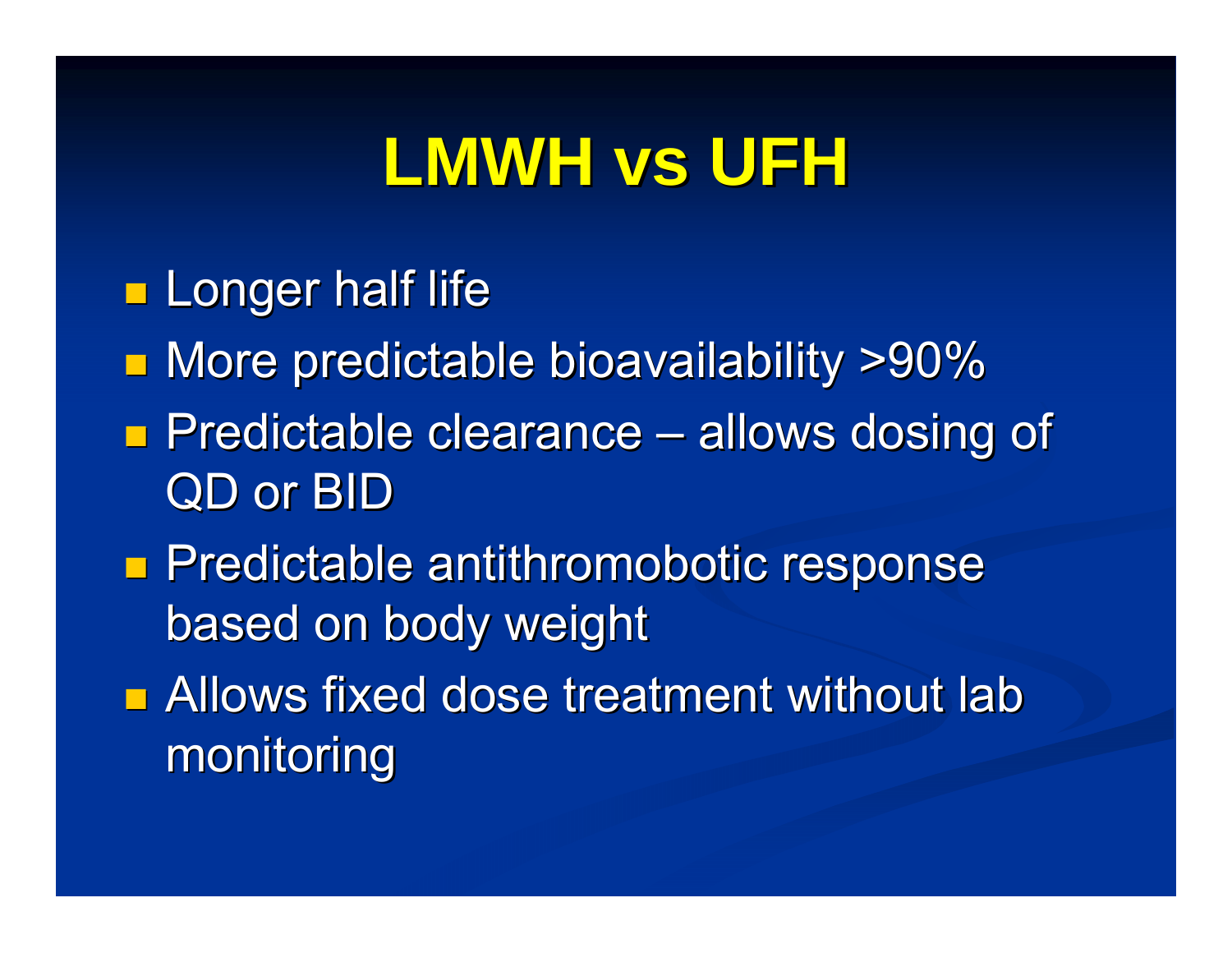## **Bleeding Risk if Anticoagulation is Continued Continued**

Dependent upon

#### T. Age

- p. Presence of other disease states
- Type of surgery
- ri<br>M Anticoagulant regimen and intensity Anticoagulant regimen and intensity
- $\blacksquare$  Length of warfarin therapy
- **The use of other drugs that affect hemostasis** (heparin, aspirin, antiplatelet agents)
- p. The stability of anticoagulation
- Degree of anticoagulation as measured by the INR
- ri<br>M Prolonged, complex and major surgery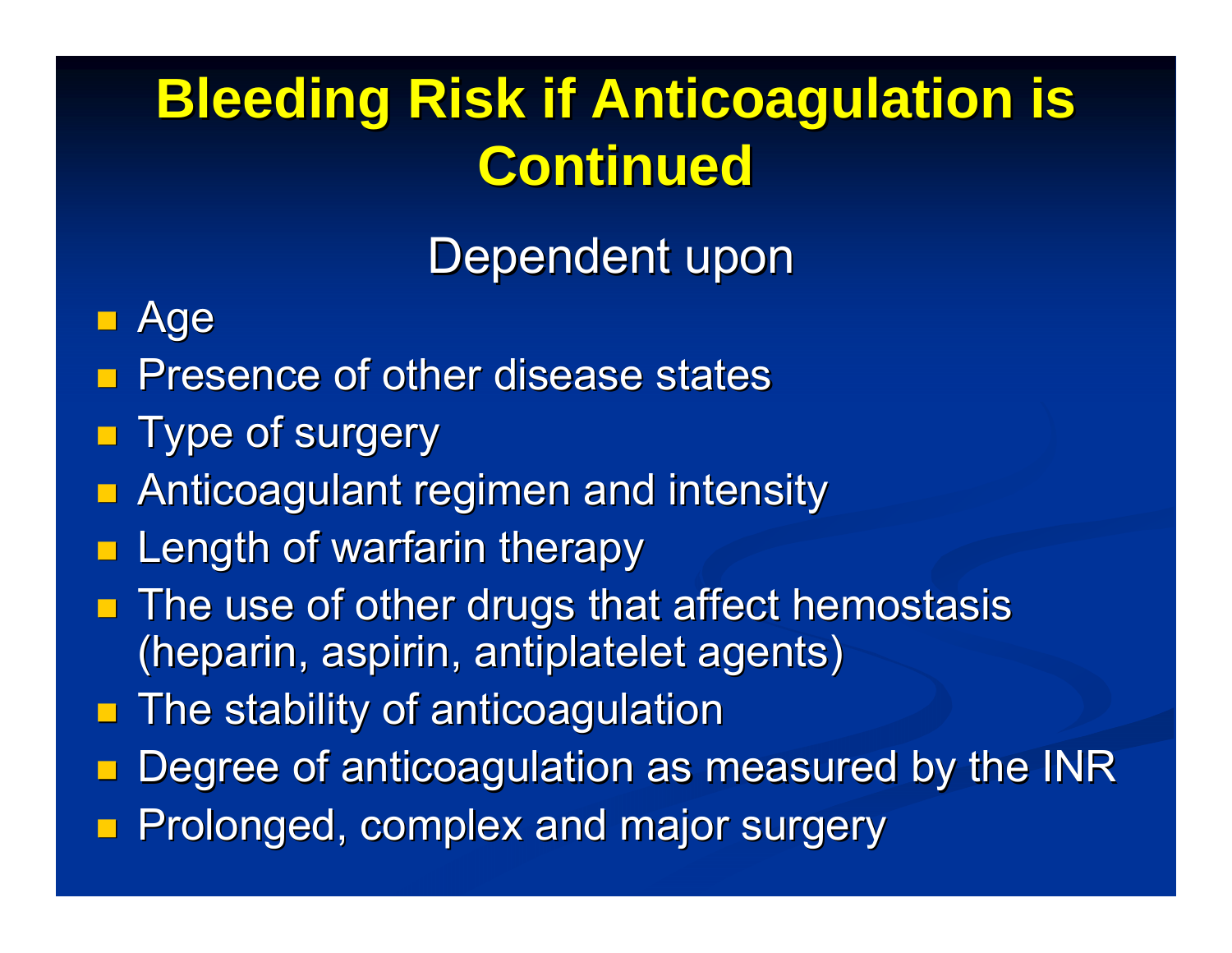## **Low Risk Low Risk**

- Antithrombotic therapy should **NOT** be stopped for procedures with low risk of bleeding
- p. Surgery on the skin
- p. Dental cleaning
- ri<br>M **Treatment of dental caries**
- Eye surgery (cataracts, glaucoma) Eye surgery (cataracts, glaucoma)

2008 AC AHA Update of 2006 Guidelines for Valvular HD JACC Vol 52, No 13 Sept 23, 2008.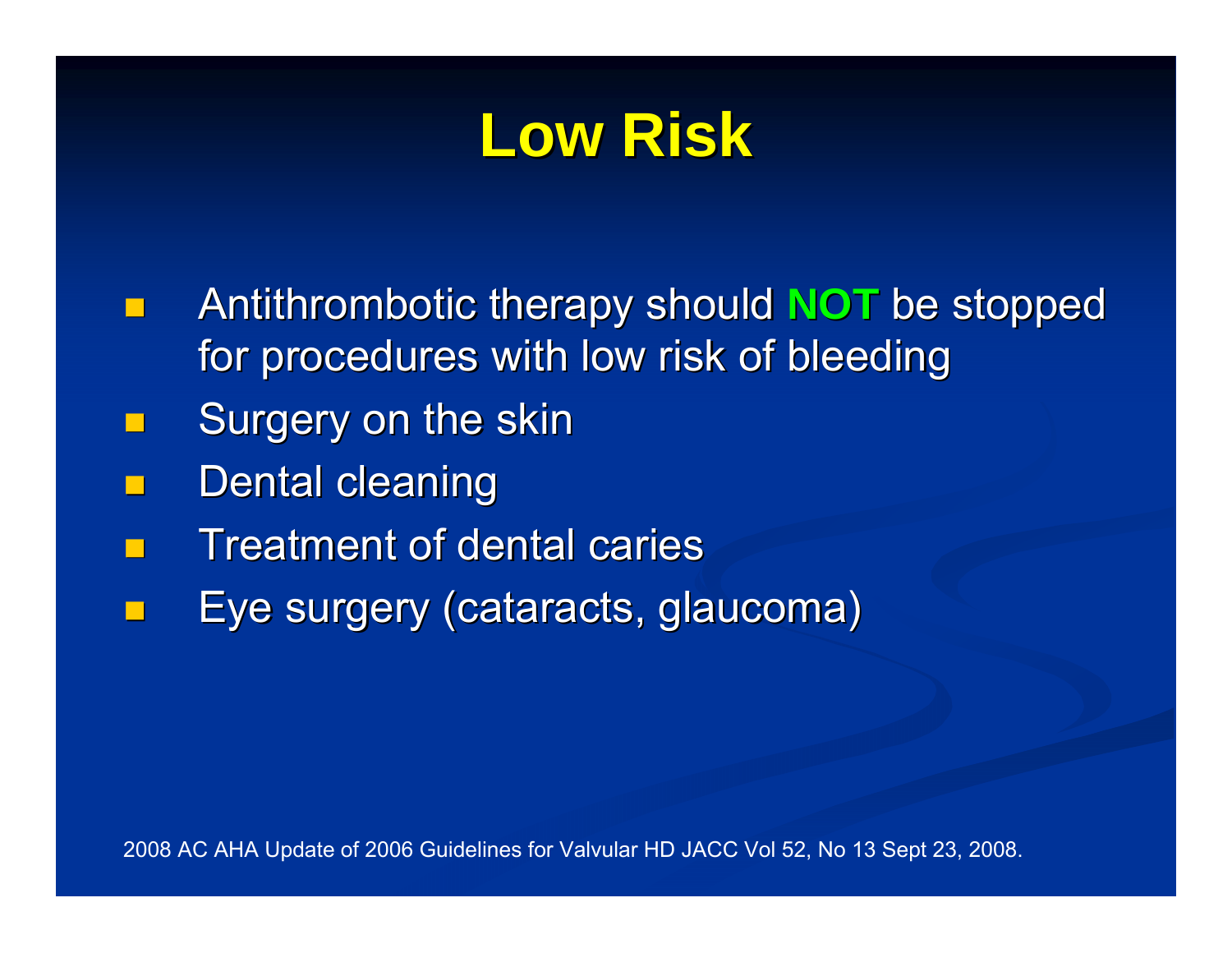# **How To Treat How To Treat** LMWH

 $\blacksquare$  CBC **E** Check Creatinine  $\blacksquare$  If Cr Cl >30 ml/min no dose adjustment ■ If Cr Cl < 30 ml/min 1 mg/kg *ONCE* daily ■ Low body weight risk of bleeding ↑ ■ Women <45 kg ■ Men <57 kg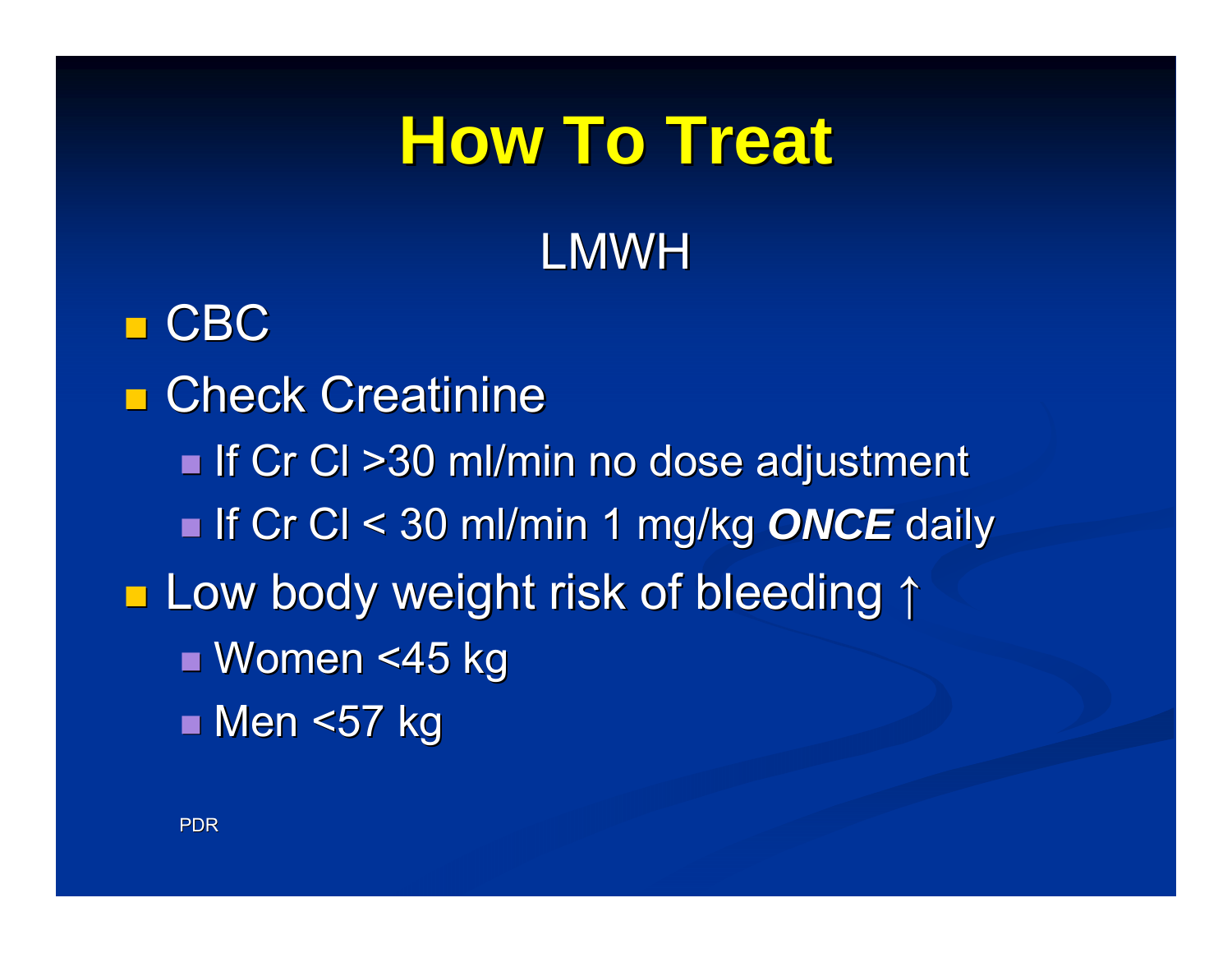### **How to Treat How to Treat**

- П Stop warfarin 48 to 72 hours prior to procedure
- П Repeat INR 48 h after stopping warfarin
- $\blacksquare$ When INR is  $\leq$  2.0 begin LMWH
- П LMWH 1 mg/kg sc bid (Q 12 hours)
- П Hold LMWH morning of surgery (4 to 6 h prior to procedure)
- П Restart LMWH and warfarin as early as possible post op
- П Continue both and repeat INR 48 h later
- $\blacksquare$ When INR ≥2.0 stop LMWH and continue warfarin

2008 AC AHA Update of 2006 Guidelines for Valvular HD JACC Vol 52, No 13 Sept 23, 2008.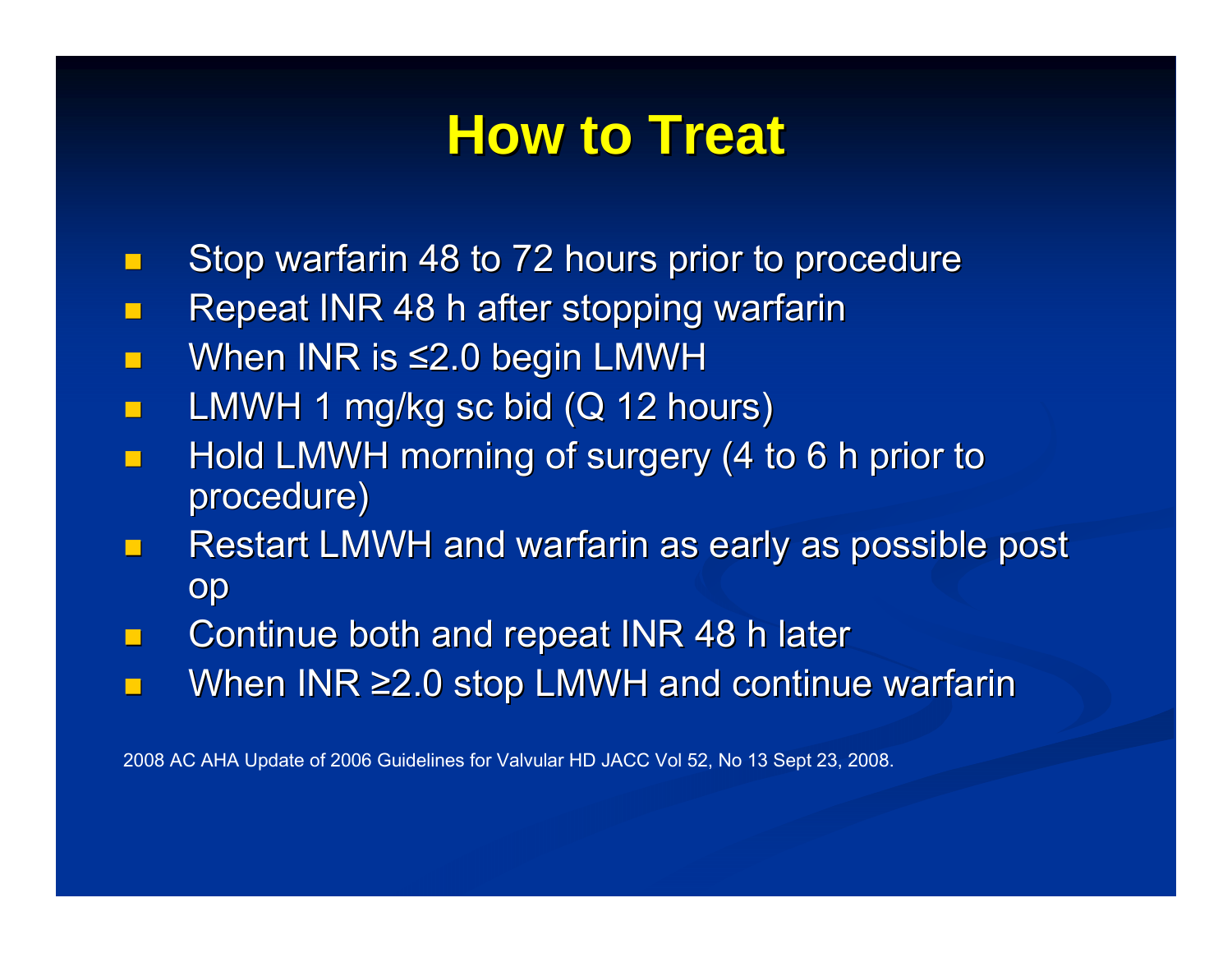## **Caution Caution**

- Thrombocytopenia if platelets <100,000 stop LMWH
- $\blacksquare$  Use care with patients with uncontrolled hypertension